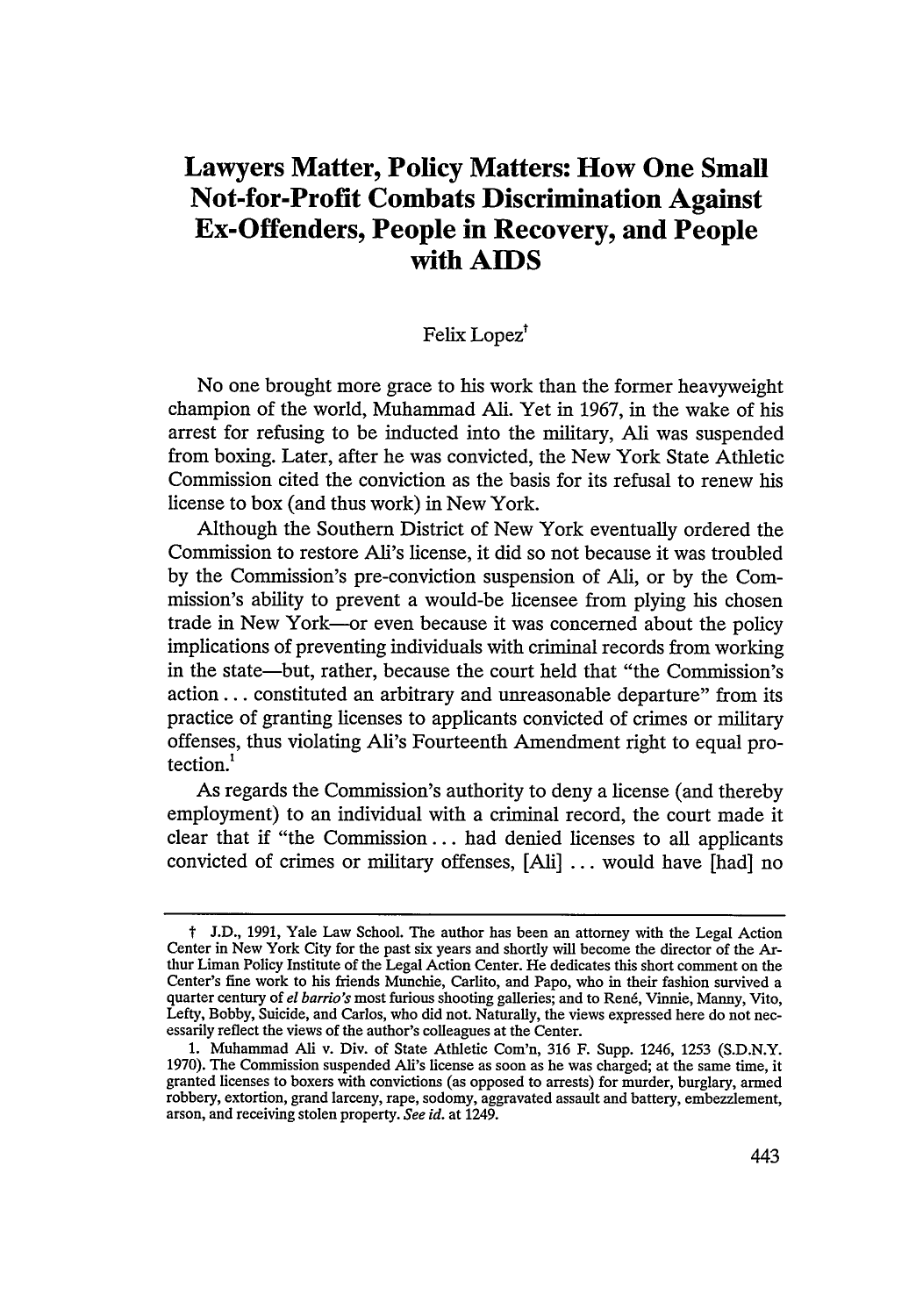valid basis for demanding that a license be issued to him."<sup>2</sup> In other words, if the New York State Athletic Commission had put all boxers with criminal records out of work,<sup>3</sup> the courthouse doors would have been closed to each and every one of them, Ali included.<sup>4</sup>

Thus, although the court held in Ali's favor, it also reaffirmed the Commission's power to determine who could and could not work as a boxer in the state of New York. In doing so, it embraced and promoted for that is what we do when we make such choices – the rampant employment discrimination that then existed against individuals with arrest or conviction records in New York State.<sup>5</sup>

Indeed, throughout the early 1970s, both public and private employers in New York routinely discriminated against such individuals, even in cases in which the applicant had merely been arrested, there was no question that the applicant was qualified for the job, and the nature of the underlying offense did not bear on the applicant's fitness for the job. At the time-with public attention once again focusing on the American appetite for liquor and illicit drugs<sup>6</sup>—employers also discriminated against individuals in recovery from alcoholism or drug dependence.<sup>7</sup>

5. Admittedly, the court was silent as to the propriety of suspending Ali's license solely on the basis of his arrest.

6. Americans periodically obsess about alcohol and other drugs. The current "war on drugs" is but the latest manifestation of that obsession. The obsession plays itself out with more or less vigor, and more or less sense, in our legislatures, courts, and other public institutions. It also affects the private sphere, if "private" employment can in fact be considered as something that takes place in some discrete, non-public domain. I am thinking here of what recently happened to my very fine and decent sister-in-law, who in an effort to make a career change (from that of low-paid South Bronx waitress to low-level but better-paid Wall Street clerk) managed to secure a position with one of our financial giants only to be let go after a urine test revealed that the medication she takes for her migraine headaches contains traces of a barbiturate. Her physician's calls to the company did not persuade the relevant human resources department that my sister-in-law is not an illicit drug user. Afraid of injuring her chances of finding other employment on Wall Street, she has elected not to fight the firing. She has also decided to stick to aspirin, notwithstanding its relative ineffectiveness against migraines. Thus the anti-drug zeitgeist thwarts even small, South Bronx dreams.

7. Alcohol and drugs are implicated in most of the cases that are processed through the American criminal justice system. It should not surprise us that employers who discriminate against individuals with arrest or conviction records also discriminate against people with past alcohol or drug problems, whom they of course associate with crime and other troubles in the workplace.

<sup>2.</sup> *Id.* at 1250.

<sup>3.</sup> The non-boxing fan should know that in the late 1960's and early 1970's-before Don King, Las Vegas, Atlantic City, and cable TV-New York was the center of the boxing world. The denial of a license to box in the state was tantamount to being run out of the sport, or, at any rate, being denied a shot at what fighters used to call "fat city."

<sup>4.</sup> Fortunately for Ali, he had a lawyer. While it took his lawyer some time to stumble onto the equal protection argument that carried the day, the fact is that without him, and without the lawyers who later helped persuade the Supreme Court to overturn his conviction for draft evasion, Ali's career might have ended in 1967. If it had, the rest of us would be the poorer, not because we would have missed the passion and glory of Ali's later career, but because that later career made All a national hero, and because today Ali lends his hero's status to good causes the world over.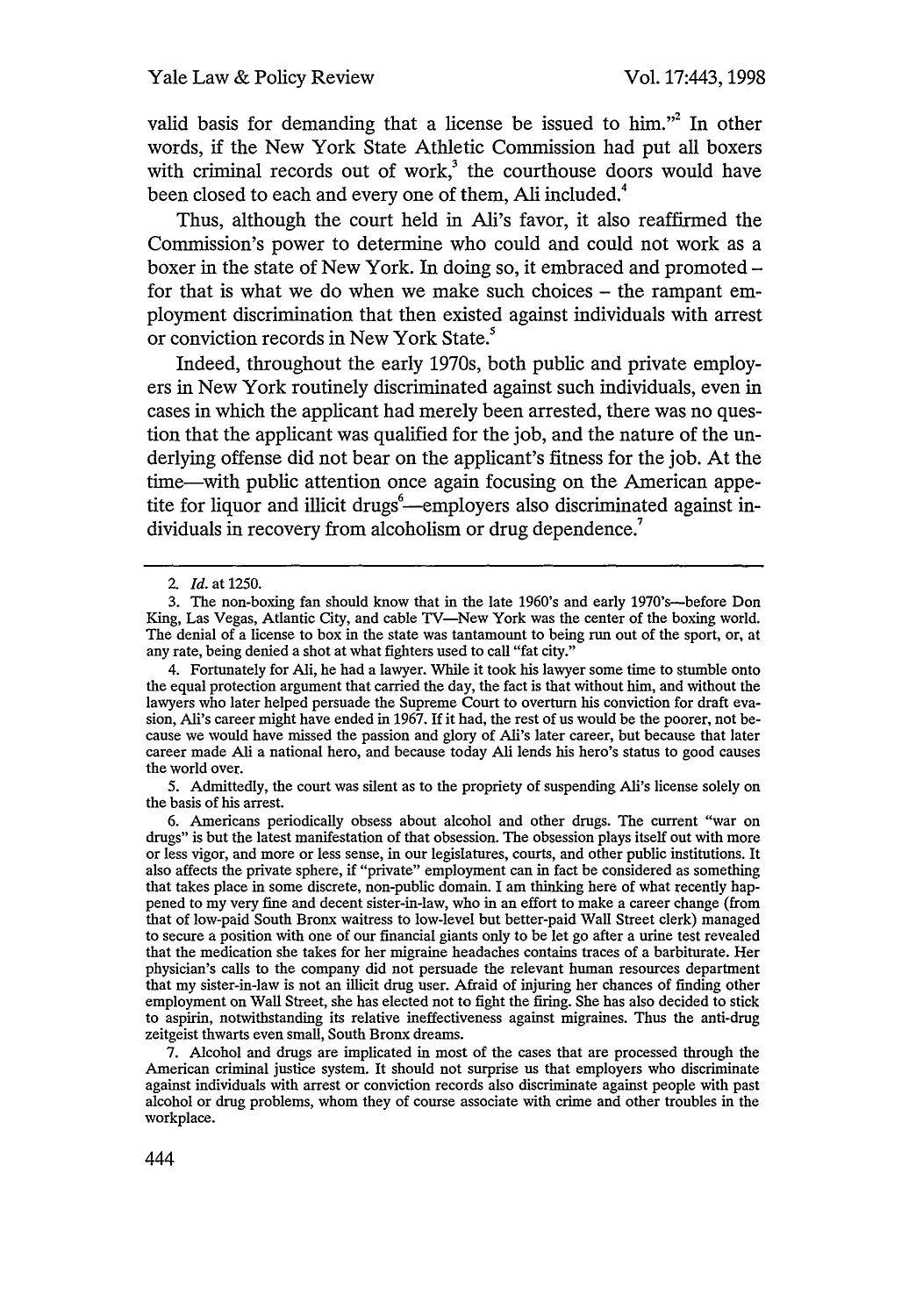All told, discrimination against people with arrest records, convictions, and past alcohol or drug problems affected perhaps half of the jobs in the New York market. Nevertheless, few lawyers were inclined or prepared to help those affected vindicate their rights under local, state, or federal law.

If few lawyers were prepared to defend such individuals, even fewer advocates were willing to engage in the political warfare that is required to change public policy on such controversial issues. Because exoffenders and people in recovery occupy such a low rung on the American social ladder (with the possible exception of a handful of celebrities such as former First Lady Betty Ford), it is no easy task to persuade policymakers to pay positive attention to them.8 Yet in a society in which millions of people are arrested each year, hundreds of thousands are imprisoned, and millions more are in recovery, one does not have to be especially farsighted to understand that what happens to such individuals implicates the greater common good.

In fact, to the extent that we permit employers to limit with impunity the employment opportunities of people with criminal records and people in recovery, we are acting against the public's interest in reducing the social and economic consequences of crime and addiction. It was to challenge employment discrimination against persons with arrest records, convictions, and people in recovery - as well as to promote sensible public policies with respect to such individuals, policies of human dignity, if you will  $-$  that Arthur Liman, Betsy Bartholet, and Herb Sturz<sup>9</sup>and others founded the Legal Action Center in 1973.

#### I. OUR CLIENTS, OUR ISSUES

Despite our relatively small size (we have only nine attorneys, two paralegals, two policy analysts, and a small administrative staff), the Legal Action Center operates on both the local and national levels. Our New York office does most of the local work and our Washington office does most of the national work. We have represented clients, participated in cases, and done policy work in nearly every American jurisdiction from Guam to Puerto Rico.

Because of our location and concern about the well-being of exoffenders and people in recovery from alcoholism or drug dependence,

<sup>8.</sup> It should not go without saying that this is not a class issue per se. Although race and class appear to play a role in determining who gets arrested in American society (not to men tion who gets convicted of what and how much time is imposed therefor), the problem of addiction affects all Americans, from the exclusive board rooms of midtown Manhattan to the least exclusive shooting galleries of East Los Angeles.

<sup>9.</sup> Ms. Bartholet and Mr. Sturz were then with the Vera Institute of Justice.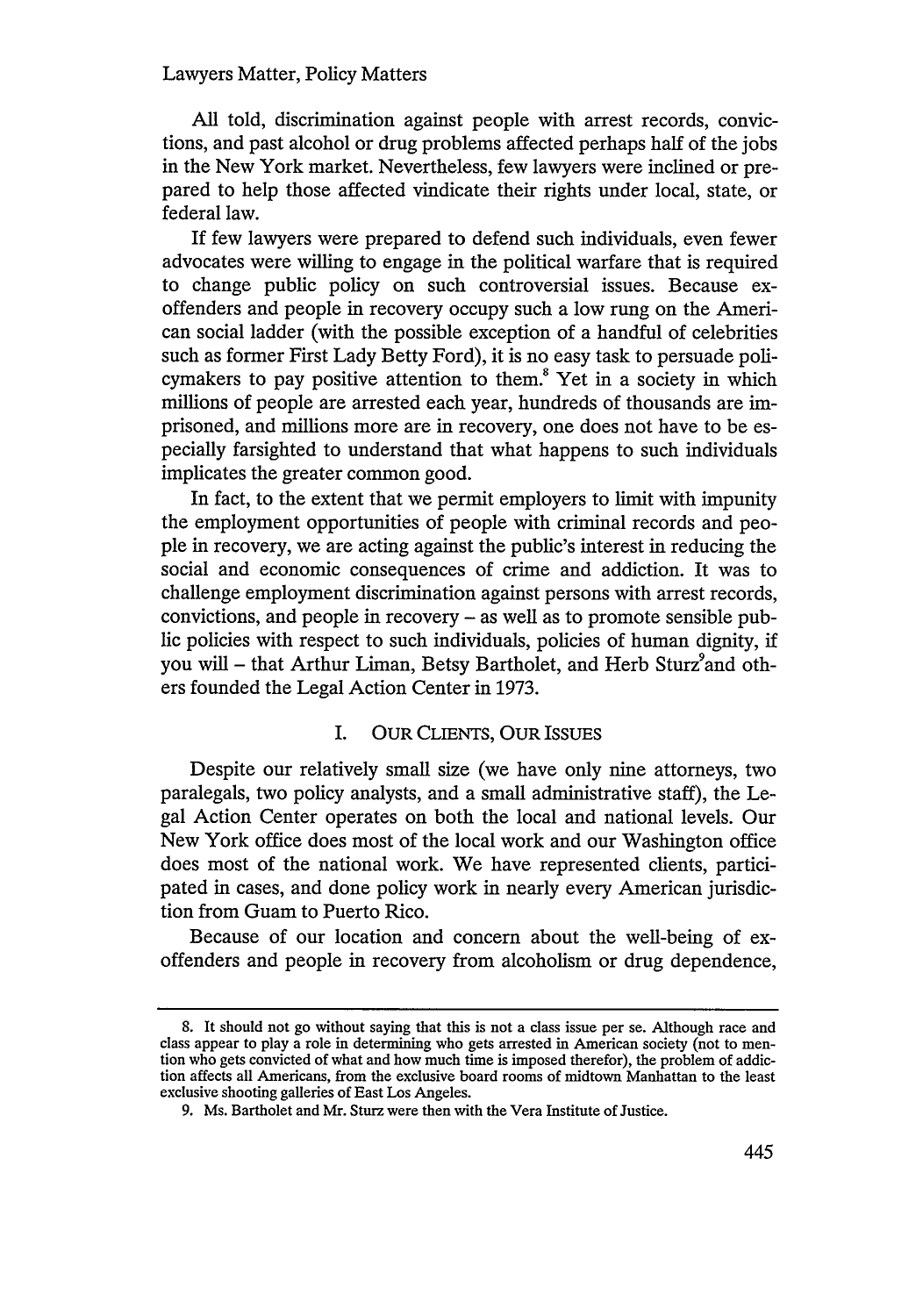we focused initially on employment discrimination in New York. Some of our most important work—for example, our work on the Rehabilitation Act,<sup>10</sup> the Americans with Disabilities Act,<sup>11</sup> and Ocasio v. Klassen<sup>12</sup> also had national impact.

Today, although we continue to do important work for ex-offenders<sup>13</sup> and people in recovery, we also represent or give legal advice to individuals infected with the human immunodeficiency virus (HIV).<sup>14</sup> In addition, we represent and advise HIV service providers,<sup>15</sup> alcohol and drug treatment and prevention providers, associations and coalitions of social service providers, and even government agencies. Our representation ranges over issues including confidentiality, relations between providers and other institutional actors such as the courts and law enforcement agencies, best treatment practices, $^{16}$  and discrimination. Increasingly, we also find ourselves devoting attention to zoning discrimination, $17$  welfare reform,<sup>18</sup> alternatives to incarceration, medical privacy,<sup>19</sup> juvenile justice

13. The Center has produced a manual to help ex-offenders in New York state obtain and correct their criminal records or rap sheets. *How to Get and Clean up Your New York State Rap Sheet* is available free of charge in both English and Spanish. The Center has also produced a manual to help ex-offenders deal with the minefield of employment discrimination. *Employment Discrimination and What To Do About It* is also free.

14. AIDS came to the Legal Action Center in 1986 in the form of my youngest brother, J, then a twenty-seven year old guard at one of New York's best-known prisons. A few months earlier, J had been diagnosed with HIV. When his employer, the State of New York, discovered that J was ill, it did what many other employers have done to HIV-positive employees: It fired him. For J, this meant losing his health and life insurance benefits, benefits that were vitally important to him and to his family's future. Although we called a number of organizations that claimed to represent individuals infected with HIV, only the Legal Action Center, which had never represented a person with HIV, answered our calls. In fact, Catherine O'Neill, now a senior attorney with the Center (and a member of the Class of 1977 at the Yale Law School), fought the state (and the prison involved) until they reluctantly agreed to restore J to the duty roster and restore his benefits. Of course, the prison, responding in part to pressure from J's unionized brothers and sisters, asked **J** not to return to his regular post. Instead, although they agreed to carry him on the roster as a prison guard, and although they restored his benefits, they asked him to serve as a guard at another State agency, the Department of Health. Because of the importance of his benefits, J agreed to the arrangement. Weakened from AIDS, exhausted from bouts with a variety of opportunistic infections, and morally exhausted from the fight to regain his job, J put his service revolver to his head in April 1987. In the years since J's death, the Legal Action Center has moved to the forefront in the fight against HIV-related discrimination. In the past year alone, the Legal Action Center advised or represented more than 500 HIV-infected clients.

15. LEGAL AcrION CENTER, HIV/AIDS: A LEGAL, POLICY **AND** PRACTICAL **GUIDE** FOR HUMAN **SERVICES** PROVIDERS IN NEW YORK (1991).

16. However, we are not providers ourselves and do not pretend to give clinical advice.

17. *See, e.g.,* Innovative Health Systems, Inc. v. City of White Plains, 117 F.3d 37 (2d Cir. 1997).

18. LEGAL ACTION CENTER, MAKING WELFARE REFORM WORK: TOOLS FOR **CON-**FRONTING ALCOHOL **AND DRUG** PROBLEMS AMONG WELFARE RECIPIENTS (1997).

**<sup>10. 29</sup> U.S.C.** §§ 701 *et seq.*

**<sup>11.</sup>** 42U.S.C. §§ 12101 *etseq.*

<sup>12.</sup> No. 73 Civil 2496 **(S.D.N.Y.** 1974) (consent decree providing that the Post Office would change its hiring policies so as not to discriminate across the board against individuals in recovery).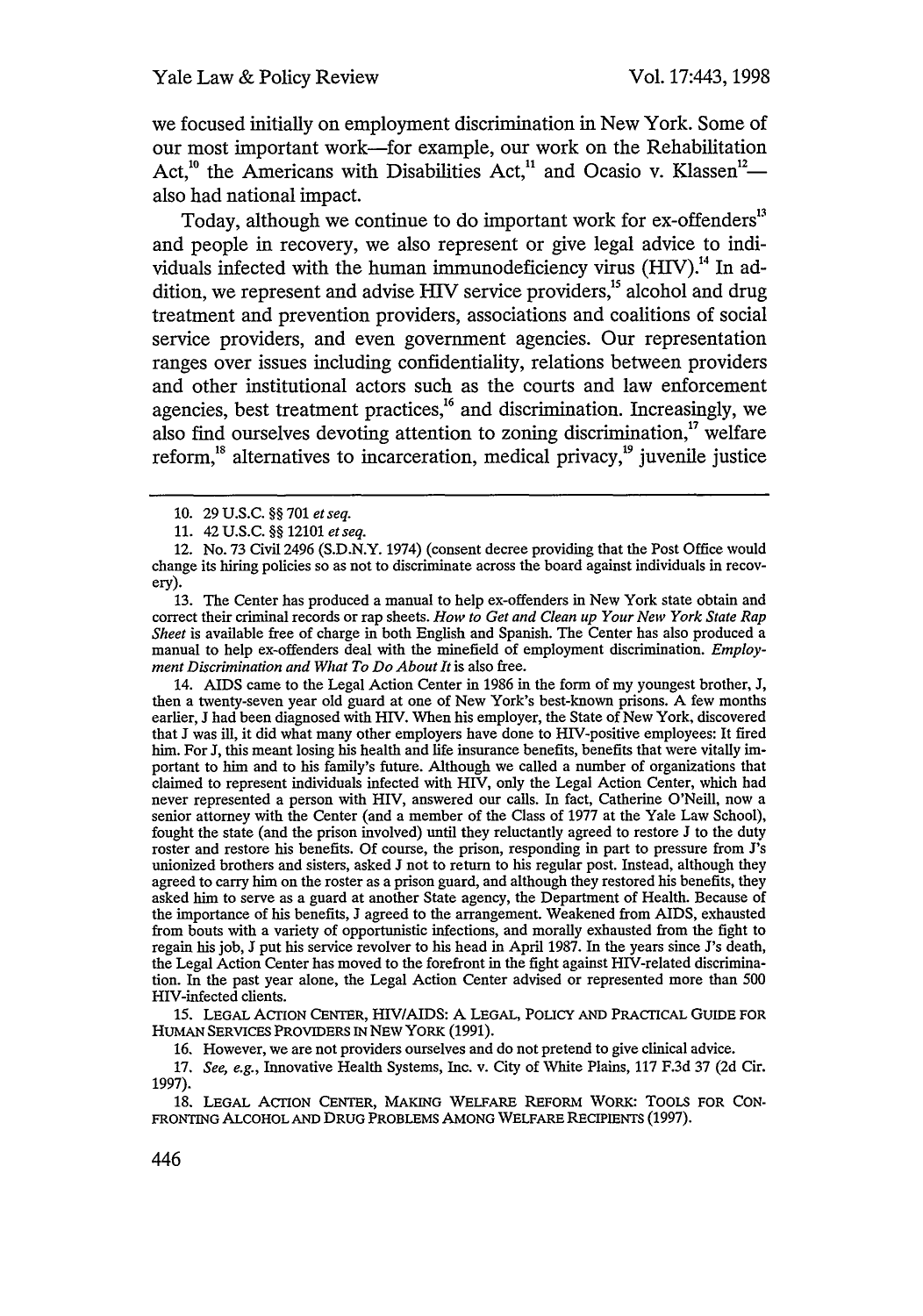issues, needle exchange initiatives, managed care, $2<sup>20</sup>$  the impact of the lack of alcohol or drug treatment on women and children.<sup>21</sup> and discrimination against women in treatment.

Not surprisingly, our agenda is more crowded than ever as we seek to: promote a public-health-oriented view of the fight against addiction and HIV; combat discrimination against ex-offenders, people in recovery (including people on methadone), and people who are HIV-positive; protect our clients' privacy; and expand the availability of treatment for those who are addicted or HIV-infected. We also work to ameliorate the harshest aspects of welfare reform for people in recovery, in need of alcohol or drug treatment, or who are HIV-infected; and devise and promote alternatives to incarceration for nonviolent addicted offenders. And we also do our best to ensure that managed care does not manage individuals with alcohol or drug problems or people who are HJV-positive right out of the health care system.

#### II. OUR APPROACH

During our first decade, we focused with great success on litigation as a strategy for vindicating our clients' rights and improving relevant laws. During our second decade, in a conscious effort to consolidate our many earlier victories, we began to give equal attention to public policyoriented strategies, since bad policy (and bad policy is everywhere on the government's agenda) $2^2$  can negate even the best lawyering. Today, we employ a combination of impact litigation, direct legal services, policy analysis, technical assistance, client-empowerment strategies, and coalition building to advance a complex agenda. We aim to promote the value of human dignity on both an individual and institutional level, not only to

<sup>19.</sup> LEGAL ACTION CENTER, HANDBOOK: LEGAL ISSUES FOR SCHOOL-BASED PROGRAMS (rev. ed. 1996); **LEGAL** ACTION CENTER, CONFIDENTIALITY: A GUIDE TO THE FEDERAL LAW AND REGULATIONS (rev. ed. 1995).

<sup>20.</sup> LEGAL ACTION CENTER & THE COALITION OF VOLUNTARY MENTAL HEALTH AGENCIES, INC., FINDING THE RIGHT FIT: MANAGED SPECIAL CARE IN NEW YORK CITY (1996) (The Final Report of the Managed Special Care Model Development Project for the United Hospital Fund and The New York Community Trust).

<sup>21.</sup> **LEGAL** ACTION CENTER, DISPELLING THE MYTH: LEGAL ISSUES OF TREATMENT PROGRAMS SERVING ALCOHOL AND DRUG DEPENDENT PREGNANT WOMEN (1994).

<sup>22.</sup> Consider, if you will, Mayor Rudy Giuliani's proposal that methadone patients be denied access to methadone. According to the Mayor, who is a lawyer, not a physician, this would permit methadone patients to get off welfare and rejoin the work force. The Mayor gives short shrift to the issues of the dangers or pain of abrupt withdrawal or the likelihood of relapse. He also ignores the fact that a significant percentage of methadone patients has always worked. To be sure, the percentage has declined in recent years, but this may reflect little more than the fact that employment discrimination against methadone patients appears to be on the rise in our brave new drug-free America. Clearly, the Mayor sees methadone as a medication that, if legal, nonetheless connotes moral weakness or moral imperfection on the patient's part.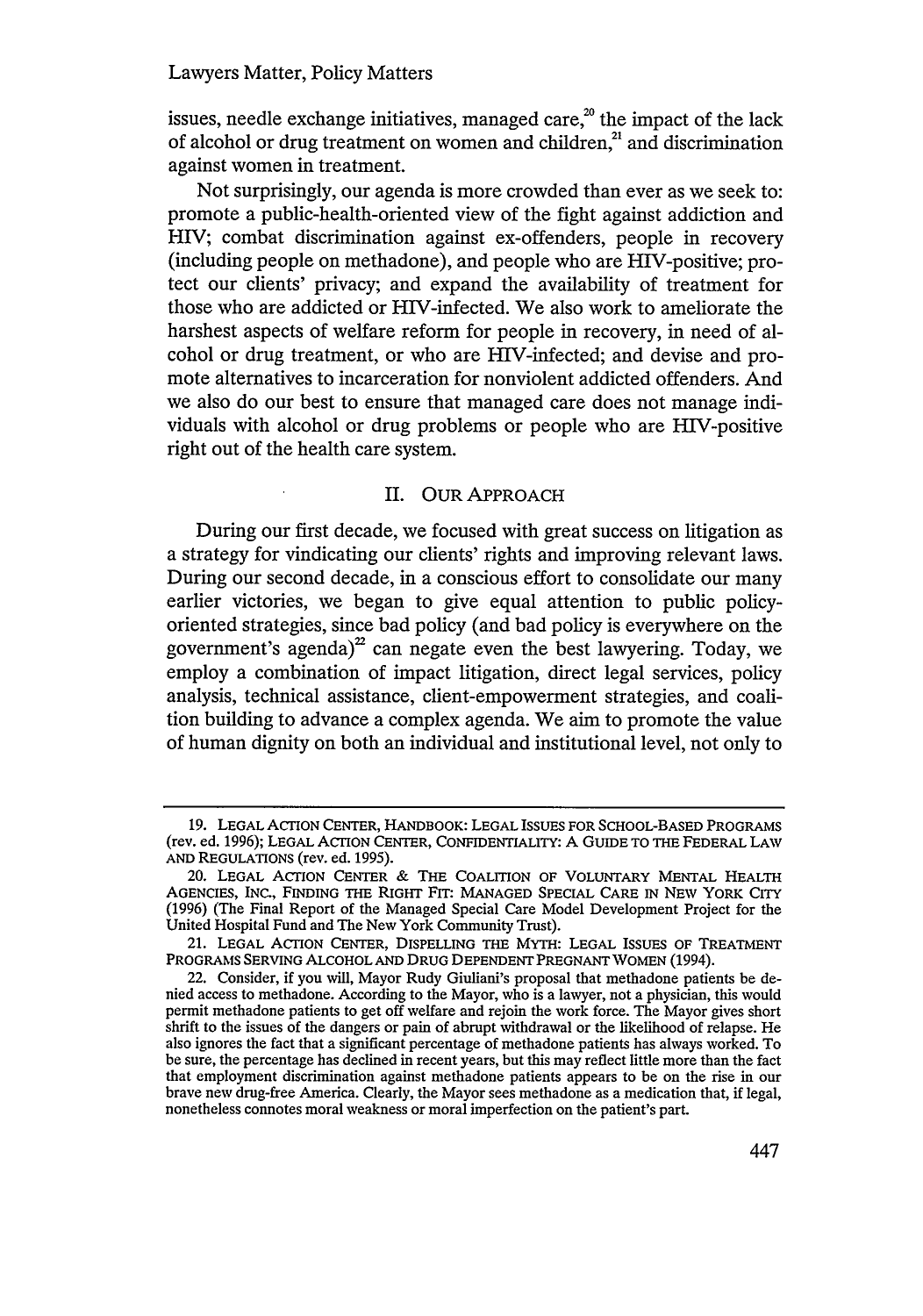solve legal and policy problems, but also to prevent their emergence, as lawyers are fond of saying, *ab initio.*

# *A. Lawyering*

We begin from the most obvious premise: lawyers matter. Lawyers matter for all sorts of reasons, three of which are especially important. First, of course, lawyers translate the legally incoherent into the legally cognizable. Second, in so doing, lawyers promote efficiency and reduce waste, since a legally coherent claim is one that the other side is more apt to heed or even settle. Third, in a system replete with procedural arcana and in which procedural justice sometimes is all the justice for which one can hope,<sup>23</sup> lawyers who know the rules can improve a client's odds of winning. Accordingly, we at the Legal Action Center do our best to make ourselves available to as many clients as time, circumstance and ethics will allow. When we cannot represent a client, we make an appropriate referral to a network of public interest and private lawyers with whom we have worked over the years, inform the client of what to expect at the administrative or judicial level, or (if the rules allow) draft the client's papers. Over the years, our impact litigation and direct legal services work has permitted us to protect the jobs, insurance benefits, housing, health care, and right to privacy of thousands of people in recovery and people with HIV or AIDS.

## *B. Impact Litigation*

In the best of worlds, a single case will shape the legal treatment accorded to a particular class of people. Our impact litigation thus focuses on discrimination under the Rehabilitation Act, the Americans with Disabilities Act, the Fair Housing Act, $^{24}$  and the human rights laws of New York City<sup>25</sup> and State.<sup>26</sup> Over the years we have successfully invoked these statutes and accompanying regulations, for example, to persuade the Post Office to discontinue its practice of flatly denying employment to persons with past drug problems; adopt an individualized assessment policy for all applicants; allow patients on methadone maintenance to be considered for employment; and agree not to deny promotions and other benefits on the basis of past, non-job-related alcohol or drug problems. We also have succeeded in:

**<sup>23.</sup>** In making this observation I do not mean to denigrate the importance and value of procedure to any system of justice.

<sup>24.</sup> **The** Fair Housing Act, 42 **U.S.C.** §§ **3601** *etseq.*

**<sup>25.</sup>** NYCRR §§ 8-107 *etseq.*

**<sup>26.</sup>** Exec. L. *§§290etseq.*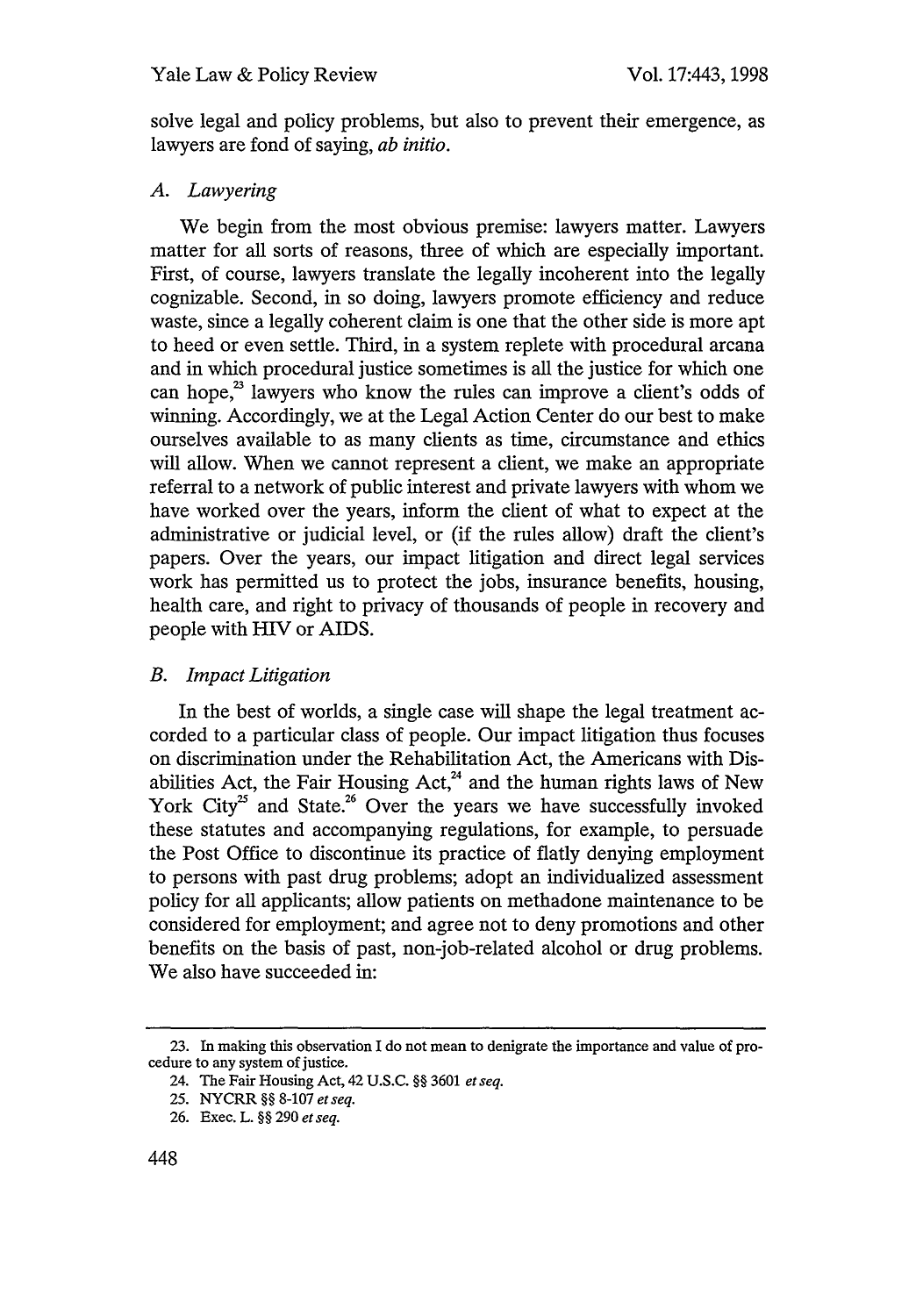- preventing the state of Hawaii from discriminating against people in recovery in allocating public assistance benefits;
- winning damages from an after-school program for discriminating against an HIV-positive eight-year-old who wished to participate in the program's activities;
- **"** winning damages from New York City in a case in which the police and child welfare authorities had disclosed a parent's HIVpositive status to her neighbors and children without her permission;
- overcoming political opposition to the establishment of a housing and social services program for families with AIDS and drug and alcohol problems in Brooklyn;
- persuading the New York City Transit Authority to discontinue its blanket policy against considering job applicants with arrest or conviction records;
- persuading the New York City Transit Authority to change its drug-testing policies to accord with constitutional requirements; $^{27}$ and
- obtaining a landmark ruling against the City of White Plains, New York, that kept it from using its zoning powers to prevent an alcohol and drug treatment program from changing its location.<sup>28</sup>

Our impact litigation clients usually learn of the Legal Action Center from their health care providers, flyers, Legal Action Center publications, and even state agencies, some of which list us as the place to call for advice on matters involving breaches of confidentiality and discrimination.

# *C. Direct Legal Services*

The Legal Action Center also provides civil legal services to exoffenders, people in recovery and people who are HIV-infected. Over the past several years we have helped our clients with employment problems, permanency planning, guardianships, adoptions, wills, living wills, estate settlements, immigration problems, uncontested divorces, human rights claims, job negotiations, Social Security claims, public assistance problems, and evictions. In all, we receive thousands of such calls each year, and although we make many referrals, we also represent a sig-

<sup>27.</sup> Burka v. New York City Trans. Auth., 739 F. Supp. 814 (S.D.N.Y. 1990).

<sup>28.</sup> Innovative Health Systems, Inc. v. City of White Plains, 117 F.3rd 37 (2d Cir. 1997). This was the first time an appellate court invoked the Americans with Disabilities Act to prevent a municipality from using its zoning laws to discriminate against an alcohol and drug treatment program and its patients.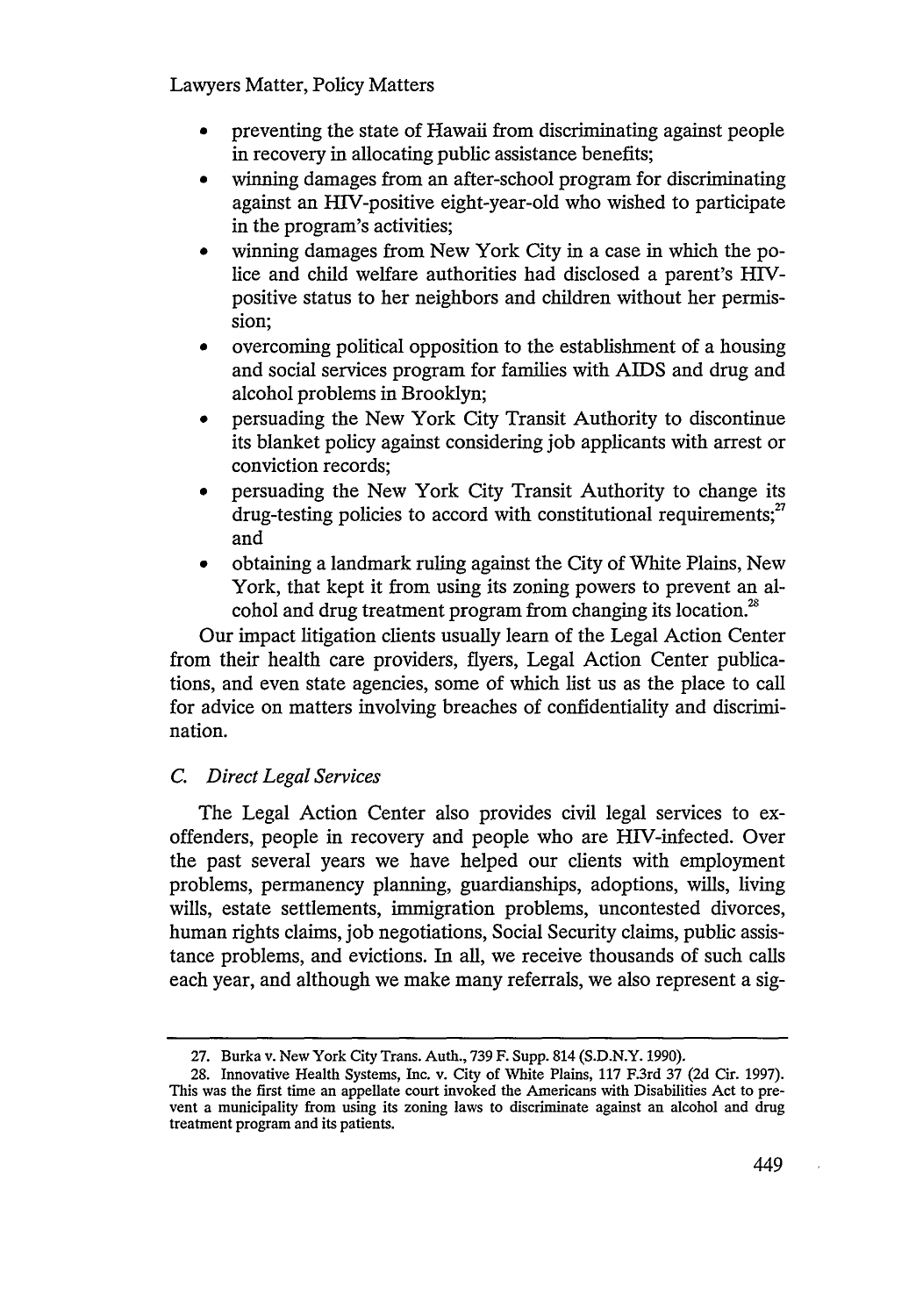#### Yale Law & Policy Review

nificant number of the callers. I myself have represented more than 700 clients during the past five years.<sup>29</sup>

To ensure that clients know of our services, we have entered into referral agreements with dozens of community-based organizations throughout New York City, including hospitals, methadone maintenance clinics, and other social services providers. In addition, we regularly conduct legal clinics and seminars for both clients and staff at these agencies. For a time in the early 1990s, we had a Roving Lawyer program that sent an attorney to one of several community-based organizations for several hours a week. We discontinued this program when we discovered it was easier for most clients to come to the Center's offices in Greenwich Village.

## *D. Policy Research and Analysis*

We at the Legal Action Center also believe that policy matters. Accordingly we engage in significant research and policy analysis in the areas of criminal justice, alcohol- or drug-related discrimination, discrimination against ex-offenders, alcohol and drug policy, welfare reform, managed care, and HIV/AIDS. Our work in these areas has resulted in:

- the inclusion of language in the Rehabilitation Act of 1973, the Americans With Disabilities Act, and the Fair Housing Act that protects people in recovery from discrimination;
- the forestallment of legislation that would have eroded the rights protected by the Rehabilitation Act, the Americans with Disabilities Act, and the Fair Housing Act;
- a congressional requirement that the Veterans' Administration treat alcoholism as a disease rather than as "willful misconduct";
- a decision by nearly half the states to opt out of a 1996 federal welfare law provision requiring states to deny welfare benefits and food stamps to individuals with drug felony convictions; $3<sup>30</sup>$
- increased funding locally and nationally for alcohol or drug treatment, prevention and research, HIV services, and alternatives to incarceration;
- an arrangement allowing for needle exchange programs in New York City;

<sup>29.</sup> Legal Action Center lawyers and paralegals handle about 5000 requests for legal assistance each year.

<sup>30.</sup> This provision-Section 115 of Public Law 104-193 (or the Gramm Amendment)-is a potential disaster for treatment programs, since many of them depend in part on public assistance payments to offset the costs of treatment.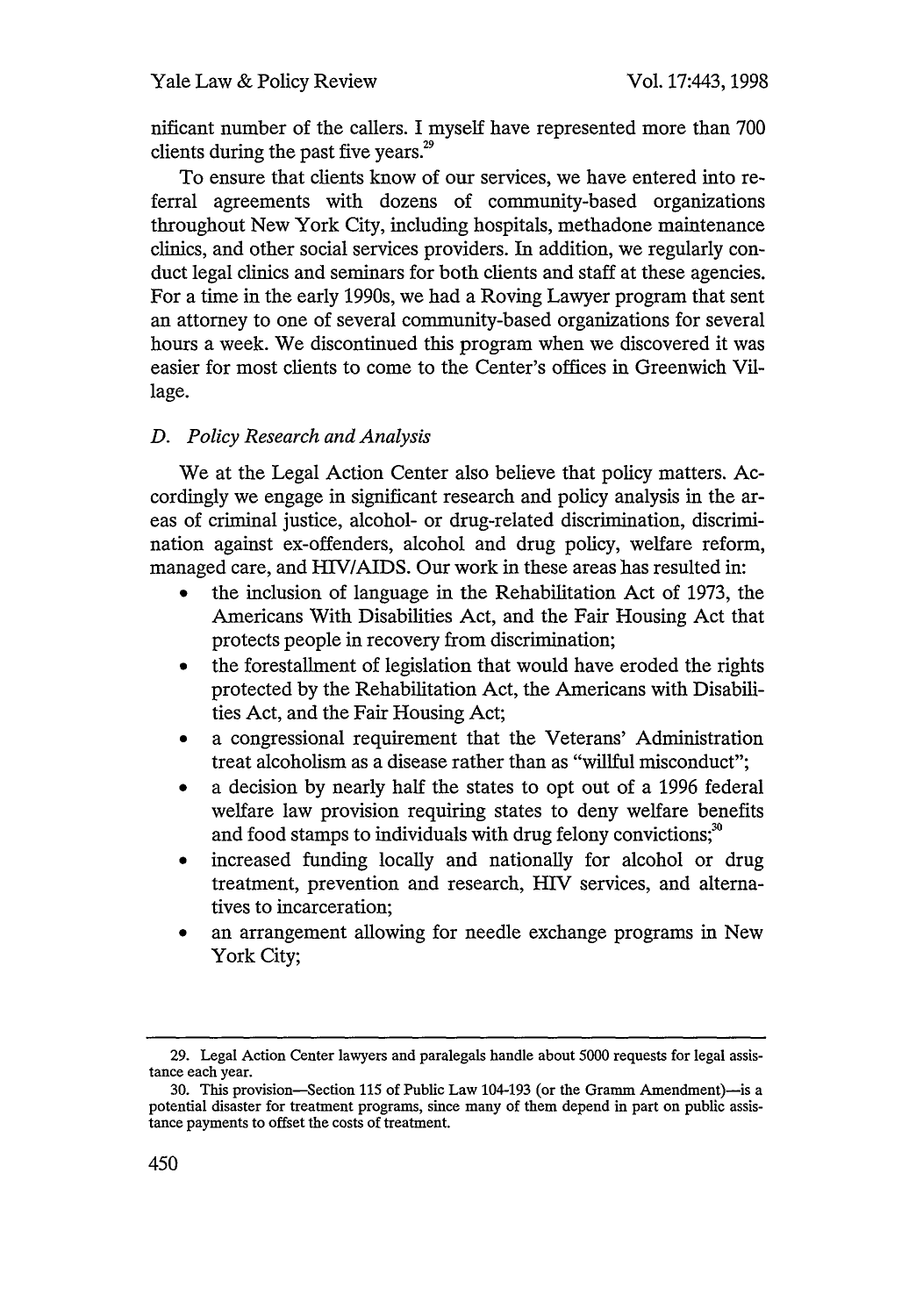- development of successful models for diverting nonviolent drug offenders from prison to treatment; and
- **"** stringent confidentiality requirements in New York's HIV testing law.

To further our public policy work, the Center is establishing the Arthur Liman Policy Institute. The Institute will serve as the policy arm of the Center. Among other things, it will endeavor to bring outside expertise and scholarship to bear on the Center's work in the areas of criminal justice, alcohol and drug policy, and HIV/AIDS. In its first full year, the Institute will focus on the debate over the science at the heart of the needle exchange controversy, the impact of New York's "Rockefeller drug laws," the role of methadone in a drug-free America, the impact of alcohol and drugs on Americans' health; the impact of welfare reform on people in recovery, the disparities in health care coverage for patients with alcohol- or drug-related problems, and the debate over mandatory HIV- and AIDS-related partner notification. The Institute hopes to sponsor and participate in symposia in these areas. We hope these activities will result in the publication of a series of related policy papers. The Institute also will honor contributions to the fields of criminal justice, alcohol and drug policy, and HIIV/AIDS by presenting an annual award named after Legal Action Center founder Arthur Liman.

### *E. Technical Assistance and Training*

The Legal Action Center provides technical assistance to government agencies, treatment providers, and advocates throughout the United States. By and large, we provide this assistance through our telephone hotlines, publications, seminars, and anti-discrimination project.

Our hotlines field questions concerning the federal regulations that govern the confidentiality of alcohol and drug patient records; the ability of alcohol or drug treatment providers to comply with state laws that appear to conflict with these regulations-for example, by requiring the reporting of cases of infectious disease or child abuse; the confidentiality of records kept by school-based alcohol or drug programs; New York's HIV/AIDS confidentiality law; consumer rights in managed care; $31$  and discrimination against people in recovery or with HIV/AIDS.

We also provide publications to assist state agencies, providers and advocates in understanding and applying the laws governing the confi-

**<sup>31.</sup>** In pursuing our managed care work, we have collaborated not only with providers, but also with the State Attorney General's Office, which is keenly interested in ensuring that managed care companies respect consumer rights as we move towards managed care for all health consumers.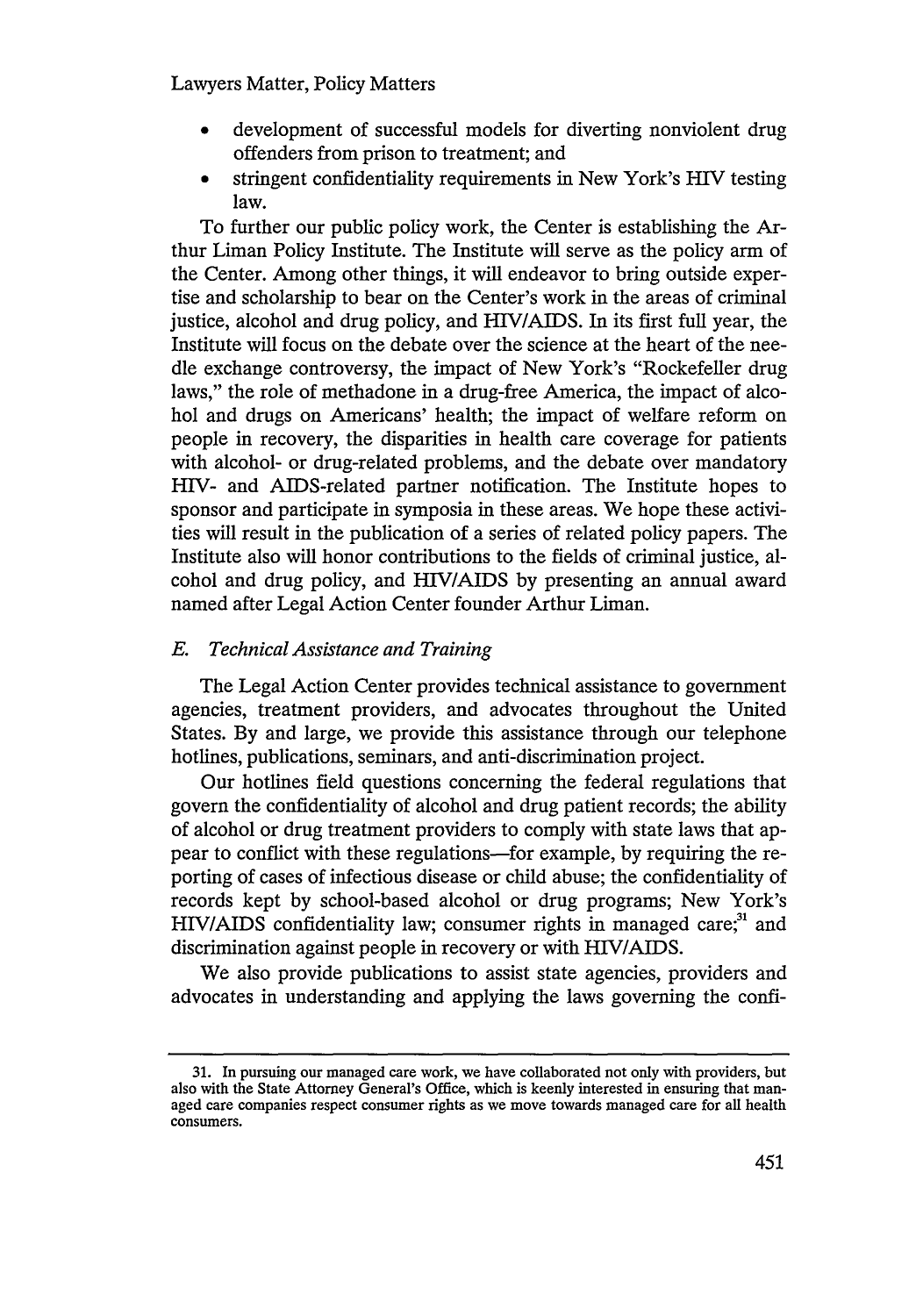dentiality of alcohol or drug patient records and responding to discrimination against alcohol or drug programs. Our newsletter also addresses issues of particular interest to state regulatory agencies and alcohol or drug providers. Other publications address the morass that is welfare reform and help identify the best practices for mothers in treatment. We also have written books on the confidentiality of alcohol or drug patient records, the confidentiality of school-based programs, the implementation of welfare reform for people in treatment/recovery,<sup>32</sup> and pregnant women in treatment.

Center attorneys and policy associates also conduct seminars throughout the United States on alcohol or drug confidentiality, HIVrelated privacy, criminal justice issues, managed care, and welfare reform. Last year, we conducted nearly 400 such seminars in nearly twenty states.

Finally, the Center has a national anti-discrimination project that provides consultations and model pleadings for attorneys throughout the United States who defend people in recovery and people infected with HIV from discrimination. In time, we expect to make model pleadings, various amicus briefs, and other information available on the Internet.

#### *F. Empowerment*

As we have more potential clients than we can possibly represent, we do what we can to help them help themselves. We do this through hotlines, seminars, publications, and by working with prospective clients and their case managers at organizations throughout the City and State. Our "love letters" file is filled with thank-you notes from people who were able to prosecute claims on their own as a result of advice they received from us.

#### *G. Collaboration*

Our ability to do good work in several fields depends in no small part on our commitment to collaborating with like-minded individuals and organizations. To promote our agenda and the interests of our clients, we work closely with other public interest lawyers, bar association committees, advocates, foundations, health care providers (both alcohol/drug and HIV/AIDS), community-based organizations, national and local

**<sup>32.</sup>** *See, e.g.,* MAKING WELFARE REFORM WoRK, *supra* note **17** (a comprehensive analysis of how to address alcohol and drug problems among welfare recipients). We have also embarked on a Welfare and Addiction Best Practices Project, which is intended to identify treatment models that have been particularly effective in helping women move off welfare and into recovery and employment.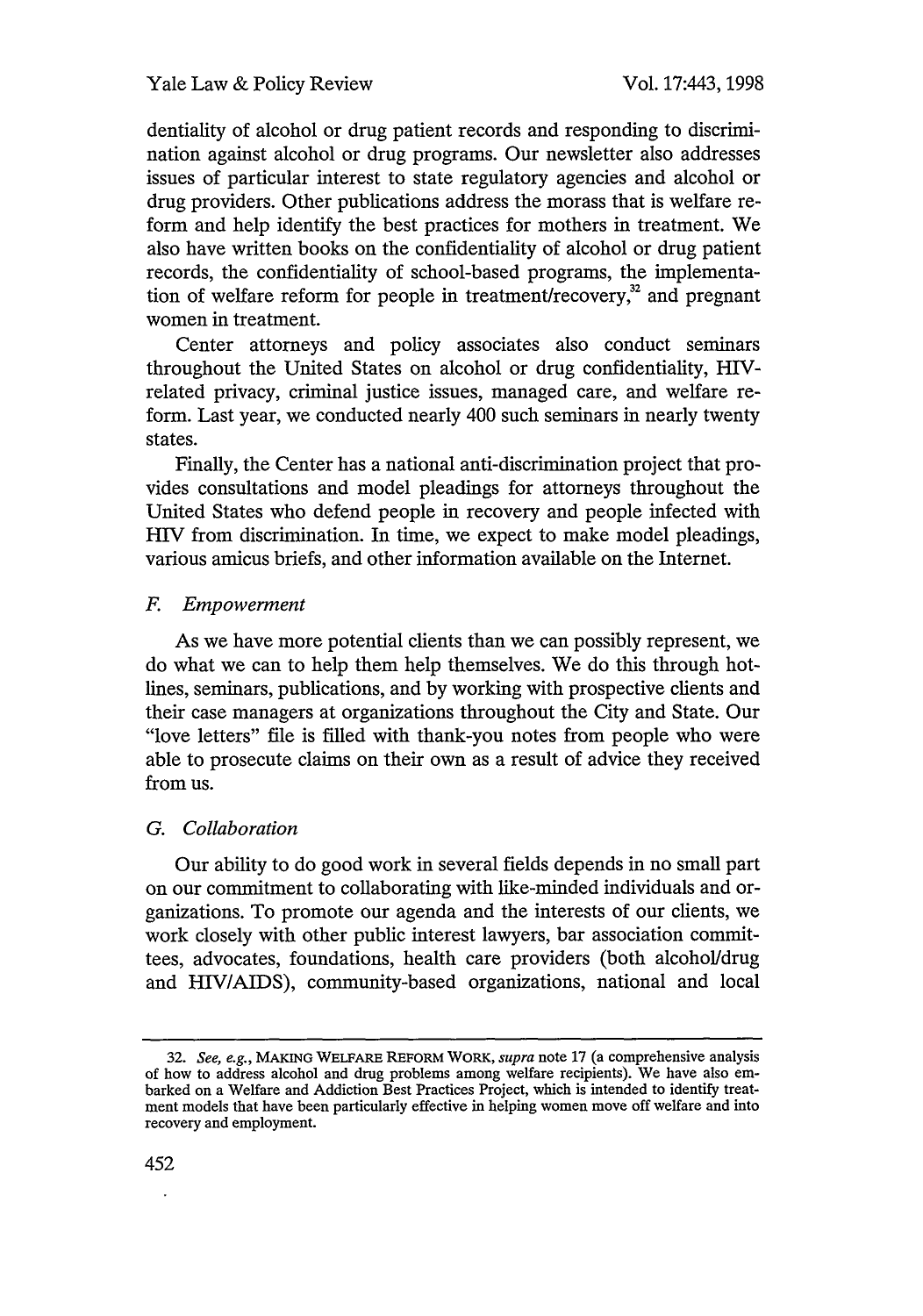coalitions, law schools, restricted programs, private lawyers, political staffers, and government agencies. Because we are not subject to the same legal and political restrictions as many of the players in this broad network, our allies often ask us to do what they cannot. We are only too happy to accommodate them when we can. Of course, this is not to overstate what we do: by and large, we represent a relatively narrow band of individuals with a relatively narrow band of legal problems. Still, as we are not constricted by income-based, geographic or Legal Services Corporation restrictions, we are freer than most in terms of the clients we can represent, the causes we take up, and the strategies we pursue. Given this freedom, we do our best to make ourselves available to other public interest lawyers and advocates. We are not dogmatic or rigid about allies. As Center Director Paul Samuels says: "Our clients are so highly disfavored and stigmatized, that we will take our allies wherever we can find them."

#### III. FUNDING

No organization can do the work we do without the support of a diverse and generous group of funders. Securing funding, though, is no easy task. It means that one of us, the Executive Director in particular, travels constantly to persuade foundations and other funders that our projects are worthy of support. The struggle for money also means diverting precious dollars to support staff who focus on developing and pitching funding proposals to an audience that is not particularly inclined to support individuals in recovery, ex-offenders, or even people with AIDS. Fortunately, over time we have managed not only to diversify our funding base (a wise move in a time of economic retrenchment), but also to expand both our legal and policy staff. To increase general operating funds, we have begun selling some of our products and services to various government agencies and large providers.3 Our book and video on the confidentiality of alcohol or drug patient records have been especially successful products. We also operate a hotline for alcohol or drug providers throughout the country paid for by different state drug and alcohol regulatory agencies. This service is available not only to providers but to a participating state's attorneys. In addition, of course, we have had to engage in that most time-consuming of institutional activities, the fundraiser. Fortunately, we have been able to count on the help of a small but dedicated group of individuals who believe in our mission and who have given selflessly of their time and resources to make these events successful. Increasingly we also have had to pay close attention to board devel-

**<sup>33.</sup>** The Center never charges individual clients.